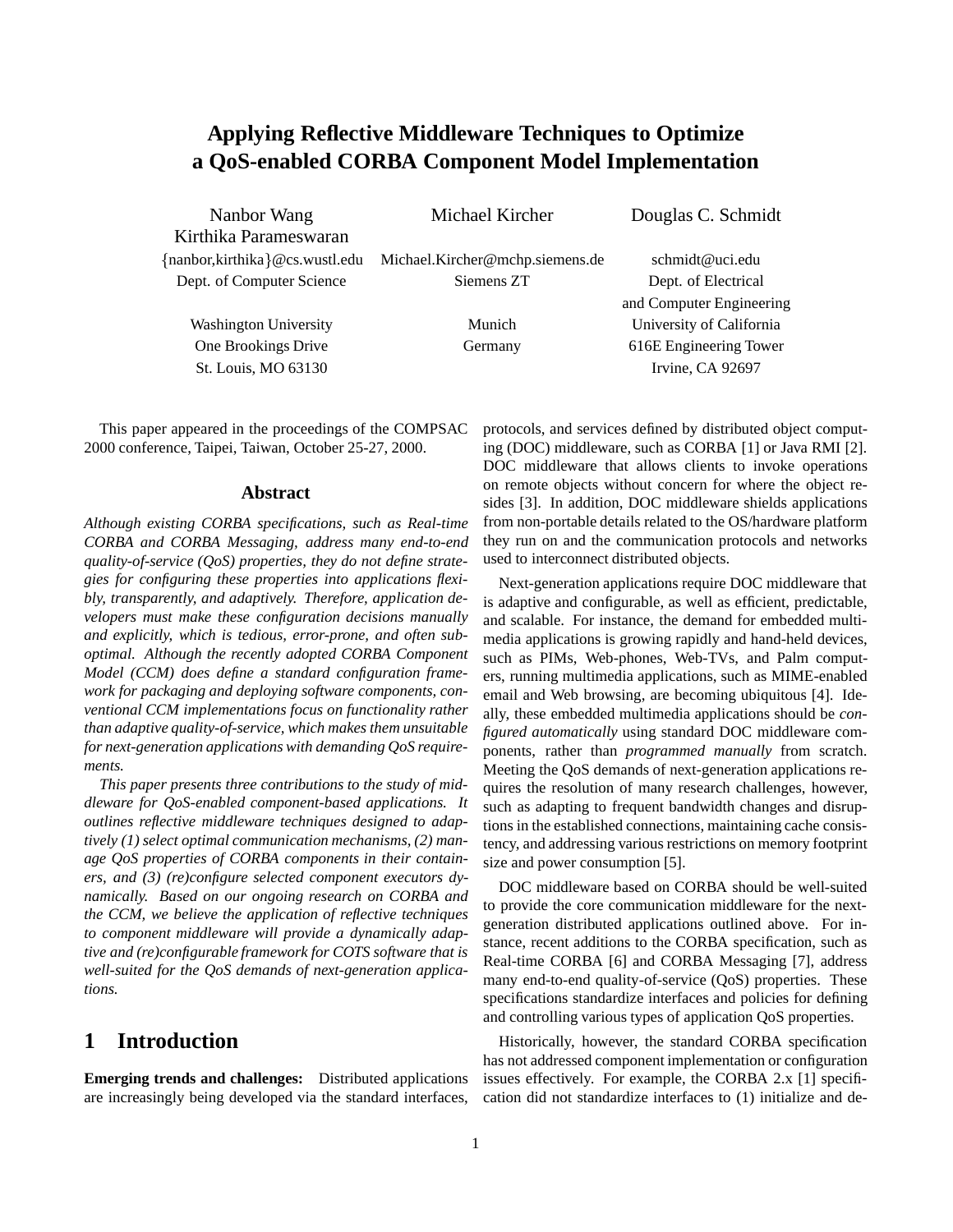ploy services dynamically or (2) enable different service implementations to interact portably with each other via standard interfaces. Moreover, many "cross-cutting" [8] service implementation properties, such as memory and bandwidth management, concurrency, dependability, security, and power management, are tightly coupled into the application structure and behavior of CORBA servants. As a result, programming applications directly using standard CORBA 2.x APIs has often yielded (1) brittle servant implementations that are hard to optimize, maintain, and enhance and (2) overly static or non-standardized mechanisms for bootstrapping and (re)configuring ORB components and services [9].

To address these problems, therefore, the OMG adopted the CORBA Component Model (CCM) specification [10]. The CCM defines a framework for generating distributed servers into which developer can configure custom component logic. In theory, the adoption of the CCM should reduce the effort required to integrate portable components that implement services and applications. Moreover, the CCM should simplify the reconfiguration and replacement of existing application services by standardizing interconnections among components and interfaces.

In practice, however, the CCM standard and implementations are as immature today as the underlying CORBA standard and ORBs were three to four years ago. For instance, CCM implementations are not yet particularly efficient, predictable, or scalable. Moreover, commercial CCM vendors are largely targeting the requirements of e-commerce, workflow, report generation, and other general-purpose business applications. The middleware requirements of these applications focus on functionality and interoperability, however, with little emphasis on assurance of, or control over, mission-critical QoS properties, such as timeliness, precision, dependability, minimal footprint, and power consumption [11]. As a result, it is not feasible to use contemporary off-the-shelf CCM implementations for applications with demanding QoS requirements.

**Solution approach**  $\rightarrow$  **Reflective middleware:** Our prior research on CORBA middleware has explored many aspects of ORB endsystem efficiency, predictability, and scalability, including static [12] and dynamic [13] scheduling, event processing [14], I/O subsystem [15] and pluggable protocol [16] integration, synchronous [17] and asynchronous [18] ORB Core architectures, systematic benchmarking of multiple ORBs [19], and optimization principle patterns for ORB performance [20]. This paper focuses on another key dimension in the ORB endsystem design space: *applying reflective middleware techniques to implement QoS-enabled versions of the CCM*.

Reflective middleware is a term that describes a loosely organized collection of technologies designed to manage and control hardware/software system resources based on mounting R&D experience with distributed applications and systems [21]. Reflective middleware techniques enable autonomous changes in application behavior by adapting core software and hardware mechanisms dynamically without the need for explicit control by applications or end-users [22]. Figure 1 illustrates the key architectural focal points where we



Figure 1: Focal Points of Reflective Techniques for CORBA Middleware

are applying reflective middleware techniques to improve the configurability and adaptiveness of QoS-enabled CCM implementations. In this paper, we illustrate how reflective middleware techniques are being applied to improve the adaptivity of the following CORBA and CCM mechanisms.

 **Selecting optimal communication mechanisms:** To present a homogeneous programming model for application developers, CORBA hides the location of objects from client applications. By examining an object's location reflectively, however, a CORBA ORB can select an optimal communication mechanism automatically when it *binds* an object reference [23]. To avoid violating the CORBA object model, however, this selection must occur without direct application intervention so that middleware performance and predictability can be optimized transparently. Robust and automated ORB collocation support [20] is necessary since the CCM encourages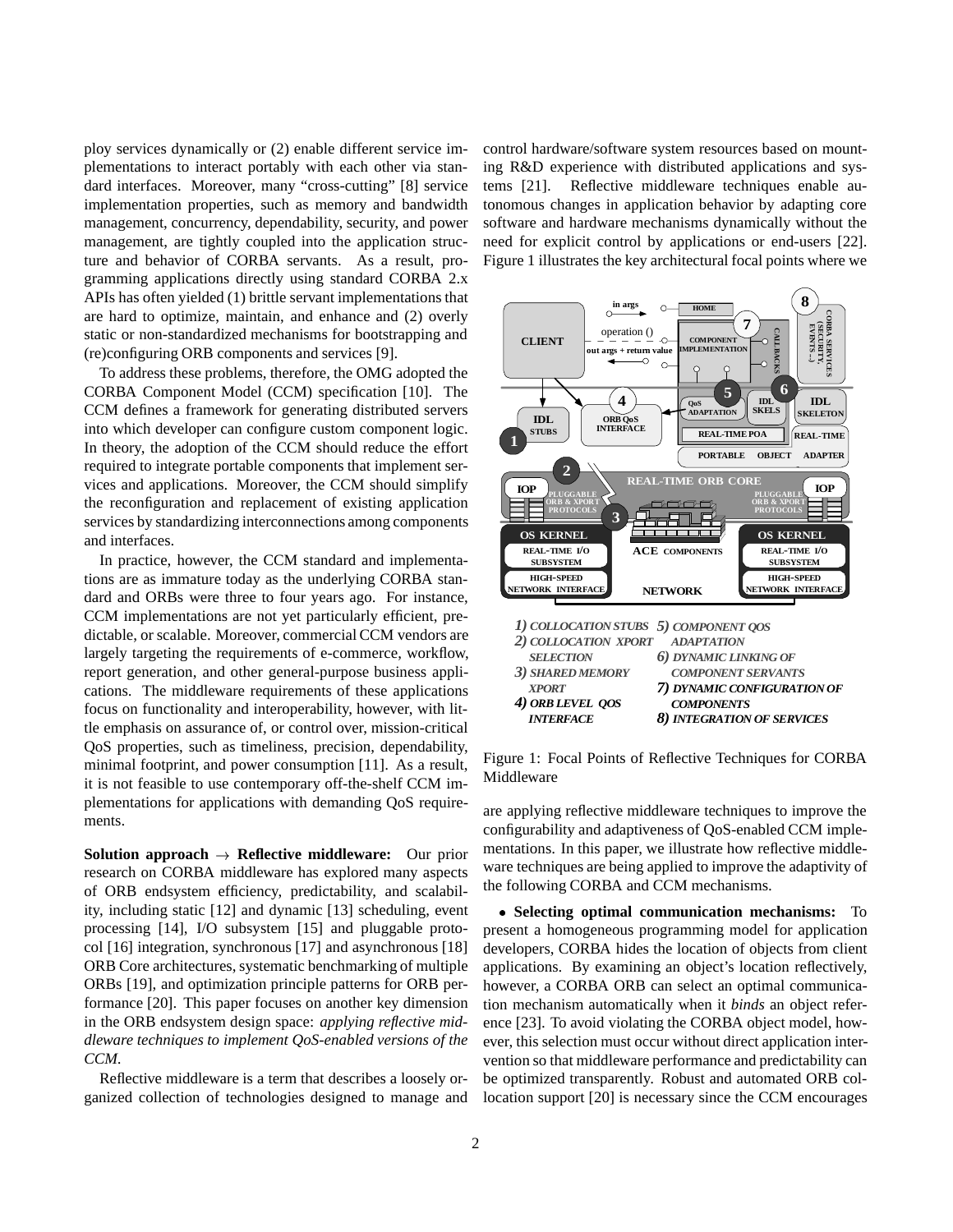complex, dynamically changing object composition relationships [24].

 **Managing QoS properties of components in their containers:** In the CCM, a *container* manages the implementation of a component by encapsulating it within a run-time environment that provides certain services, such as security, event notification, and transactions. In addition, CCM containers should be extended to manage certain QoS properties of component implementations, including memory and bandwidth management, concurrency, dependability, security, and power management. Such extensions would allow ORB endsystems to support dynamic QoS configuration since they could inspect and adjust a component's QoS properties via its container. By factoring QoS adaptation policies and mechanisms into containers, components developers can defer the selection of a component's QoS requirements until run-time, thereby enhancing component flexibility and adaptability.

 **Dynamically (re)configuring selected parts of component implementations:** Next-generation applications will increasingly run in wireless and mobile network configurations where there may be no *a priori* knowledge of (1) the appropriate implementation of service components and (2) the optimal partitioning of service components onto network nodes. Activation of components must occur in real-time, which means that component initialization must not become a bottleneck. Thus, on-demand linking/unlinking mechanisms are necessary to (re)configure component implementations dynamically. The lifecycle for linking/unlinking of these components must be optimized using reflective middleware techniques to minimize footprint, prolong battery life, maximize extensibility, and meet key application QoS requirements more adaptively.

We are applying these reflective middleware techniques at various levels, ranging from the ORB Core up to CORBA Component Model services. The vehicle for this research is TAO [12], which is an open-source, CORBA-compliant ORB designed to support applications with demanding QoS requirements.<sup>1</sup> Figure 1 illustrates how CORBA components, capabilities, and services are being integrated into the TAO ORB endsystem.

**Paper organization:** The remainder of this paper is organized as follows: Section 2 (1) motivates key challenges faced when designing CCM implementations to support QoSenabled applications and (2) outlines the reflective middleware techniques we are applying to address these challenges; Section 3 describes empirical results from some of our efforts to date; and Section 4 presents concluding remarks.

# **2 Applying Reflective Middleware Techniques to Resolve Key Design Challenges for QoS-enabled CCM Implementations**

This section describes the key research challenges that CCM developers must address to support QoS-enabled applications and outlines the reflective middleware techniques we are applying to address these challenges.

### **2.1 Challenge 1: Achieving QoS-enabled Location Transparency Adaptively**

**Context:** Location transparency is an important feature of the CORBA programming model. It allows applications to invoke operations via well-defined interfaces, without having to be concerned with where the target components reside.

**Problem:** A straightforward strategy for implementing location transparency is to treat all operations as remote invocations that are sent via IIOP over TCP/IP. This strategy imposes unnecessary communication overhead, however, when an object resides within the same host or the same address space as the client. Thus, quality ORBs must determine the actual location of a target object to optimize performance, while shielding developers from these details to simplify programming.

As shown in [25], an ORB can improve performance substantially by determining the location of target objects and then invoking operations using the most efficient communication mechanism. For example, when invoking an operation on a target component collocated on the same host, an ORB should choose a communication mechanism, such as shared memory, that is more efficient than "loopback" TCP/IP. This selection process is called the "collocation optimization."

It is important, however, that collocation optimizations be implemented in a "QoS-enabled" manner. In another words, applying collocation optimizations should not interfere with QoS mechanisms provided by the underlying ORB endsystem. For instance, two real-time ORB endsystem mechanisms defined by the Real-time CORBA specification are *prioritized scheduling* and *QoS-enabled communication channels* [26]. Prioritized scheduling ensures that applications requiring QoS support receive enough resources to meet their deadlines. QoS-enabled communication channels ensure the ORB endsystem's communication infrastructure allocates sufficient bandwidth, CPU, and memory resources to satisfy application QoS requirements end-to-end.

 $Solution \rightarrow$  **Reflective selection of optimal communication mechanisms:** To select an optimal communication mechanism, an ORB must apply collocation optimizations *reflectively* at run-time. In general, these optimizations must be in-

<sup>&</sup>lt;sup>1</sup>The source code and documentation for TAO can be downloaded from www.cs.wustl.edu/~schmidt/TAO.html.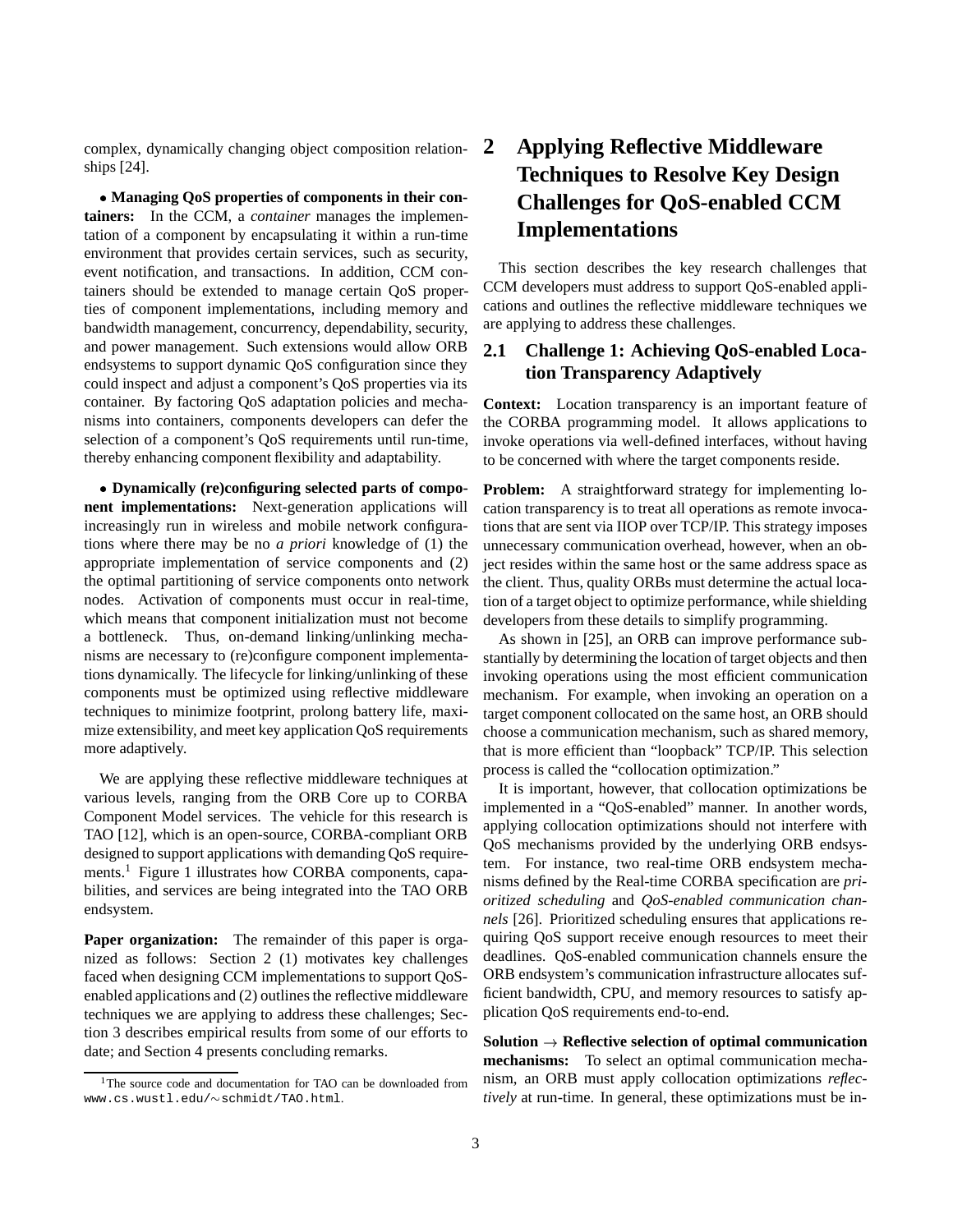visible to ORB users to avoid violating CORBA's object model transparency. Moreover, although certain collocation optimization mechanisms (such as direct function calls or shared memory) may be *faster* than other communication mechanisms (such as TCP loopback or message queuing), a QoSenabled ORB must select a communication mechanism based on their client/object QoS requirements. For example, to avoid incurring priority inversion, a reflective QoS-enabled collocation optimization mechanism could establish multiple connections to partition ORB communication between client and server threads with different QoS requirements.

When object migration occurs, an ORB must re-select the optimal communication mechanism. To support migration, an operation invocation will receive a LOCATION FORWARD message and a new object reference will be examined. As with the original binding, the ORB should determine the appropriate communication mechanism reflectively, taking into account the QoS characteristics of the various clients and objects involved in the migration.

**Applying reflective collocation mechanisms in TAO:** Figure 2 illustrates how TAO is designed to support reflective collocation mechanisms. TAO determines an object's location



Figure 2: Reflective Selection of Optimal Communication Mechanisms in TAO

when it binds an object reference [23] or receives a LOCA-TION FORWARD message. If the object is local to the process, TAO also considers the QoS policies associated with the object to guide its selection of an appropriate communication mechanism, which may not necessarily be the "fastest" mechanism.

For instance, connections and threads are often used to differentiate QoS requirement levels and execution priorities [26]. To minimize priority inversion, however, TAO avoids multiplexing connections with traffic that possesses different QoS requirements [17]. Thus, via reflection, TAO may decide to use a less efficient, but more predictable, collocation mechanism after examining the effective policies of an object reference.

#### **2.2 Challenge 2: Changing Component QoS Properties Adaptively**

**Context:** Next-generation applications require greater QoS support from their middleware. In CORBA-based middleware, this QoS support is provided by ORB endsystems [12]. For instance, the OMG defines the Real-time CORBA [26] and CORBA Messaging [7] specifications to standardize how applications interact with the QoS and real-time mechanisms that OS's provide.

**Problem:** Even with the adoption of Real-time CORBA and CORBA Messaging, component developers still must program applications manually to utilize the real-time or messaging capabilities of an ORB. Unfortunately, this manual process is tedious, error-prone, and often sub-optimal because application developers must explicitly program end-to-end [27] QoS factors, such as service level (*e.g.*, deterministic vs. best-effort) and flow specifications [28].

One reason that programming sophisticated QoS support manually is hard is because it cuts across [8] many aspects of functionality provided by components. For example, a multimedia application running on an OS that provides zerocopy buffer optimizations [29] may need to interact with many OS mechanisms to acquire/release buffers, control flow rate, pace the flow, and reserve bandwidth. Moreover, programming these complex QoS properties manually tends to tightly couple components to particular OS QoS mechanisms [22], which yields sub-optimal performance when applications must switch adaptively among different QoS mechanisms on different OS platforms and networks.

**Solution**  $\rightarrow$  **Reflective management of component QoS properties by their containers:** QoS-enabled CCM implementations must be designed to extract QoS properties from their components and integrate these properties together through dynamic configuration and composition. For instance, each CCM container uses a dedicated POA to manage the interfaces supported by its managed component. Thus, containers, not application programmers, should be responsible for configuring QoS properties of components reflectively, based on criteria such as priorities, deadlines, or network conditions, such as congestion.

A container is an ideal entity to manage a component's QoS policies because (1) POAs are the key policy designators in both the Real-time CORBA and CORBA Messaging specifications and (2) the component model encourages composition of unrelated objects [24]. Therefore, a container provides a central repository that allows unrelated implementation objects to collaborate without explicit prior knowledge of their existence or QoS properties.

**Applying container-based QoS adaptivity in TAO:** Figure 3 illustrates the design of TAO's CCM container model.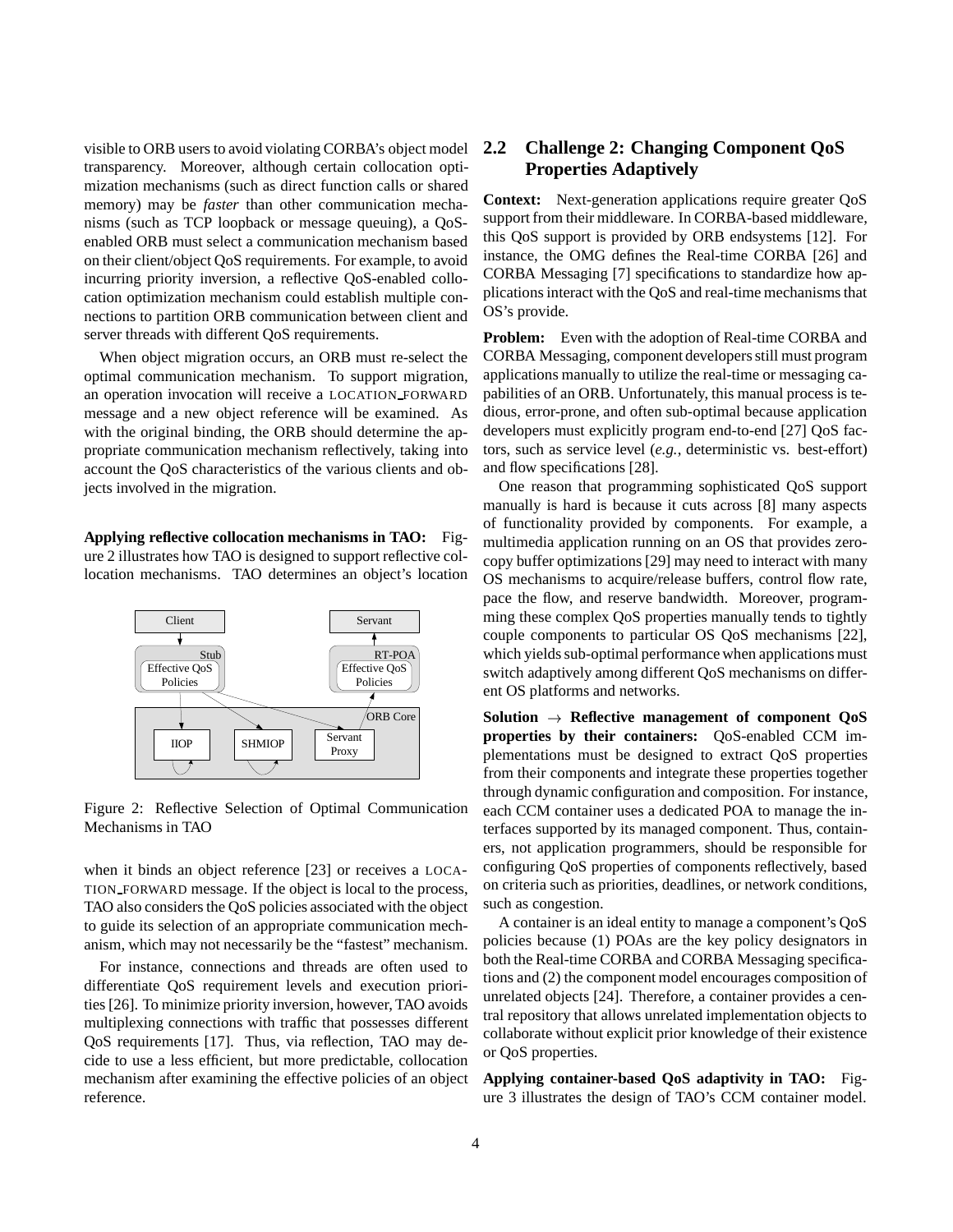To isolate the QoS properties of a component into its managing



Figure 3: Managing Component QoS Properties via Containers

container, TAO's CCM implementation supports the following capabilities:

**1.** A component's QoS properties can be configured reflectively by its container. For instance, QoS reflection mechanisms can allow a component to specify or monitor its QoS requirements and provide feedback on the performance status of the component to its managing container.

**2.** Deployment information in component descriptors can be extended to deploy components using containers with different QoS properties. For example, assume a logging service component must forward large amount of data to a central logging repository in a timely manner. With a container implementation that supports QoS adaptation, developers can deploy the original component with this container and specify the QoS requirements to enhance the timeliness of the component.

By decoupling component implementations from the QoS configuration mechanisms defined by containers, TAO allows QoS-unaware components to be reused with various QoS properties in different applications without modifying their implementations. Moreover, it is easier to monitor and control the dynamic behavior of an implementation with different QoS configurations.

#### **2.3 Challenge 3: Changing Component Behavior and Resource Usage Adaptively**

**Context:** Component implementations in the CCM are call *executors* and are packaged into assembly files that can be linked dynamically. The use of assembly files enables the installation of components on generic *component servers*. We will refer to assembly files as dynamic-linked libraries (DLLs) in the remainder of this paper as they form the building block of assembly files. A component server may serve a large number of components, some of which will be used frequently and others less frequently.

In general, developers of next-generation component-based applications may not know *a priori* the most effective strategies for (1) implementing components or (2) collocating/distributing multiple component executors into processes and hosts. If developers commit prematurely to a particular configuration of components, however, this can impede flexibility, reduce overall system performance and functionality, and unnecessarily increase resource utilization. Often, initial component configuration decisions may prove to be suboptimal over time, *e.g.*, as platform upgrades or increased workloads require the redistribution of certain components to other processes and hosts.

In general, it desirable to make component configuration or implementation decisions as late as possible in an application's development and deployment cycle. Moreover, for applications with high availability requirements, it may be necessary to perform component updates online, *i.e.*, *without* having to modify or shut down an application obtrusively.

**Problem:** Although the number of components configured into a component server may be large, not all installed components will be used simultaneously. Care must be taken when a container chooses its DLL linking/unlinking strategy – keeping unused DLLs linked into an application for extended periods can consume limited system resources, particularly memory. Conversely, linking and unlinking DLLs upon every method invocation not only degrades system performance, but can also consume other system resources, such as battery power in mobile devices.

**Solution**  $\rightarrow$  **Reflective linking/unlinking of component executors:** To address the problems mentioned above, component servers should reflectively manage the lifetimes of their executor DLLs. The following two patterns – Component Configurator [30] and Evictor  $[3]$  – can help to guide this process:

 **Component Configurator pattern:** The Component Configurator pattern decouples the implementation of services from the time when they are configured. This pattern supports various (re)configuration strategies that component servers can use to link/unlink the DLL containing component executors implementations on-demand.

For example, during the initial component configuration phase, a component server can use the Component Configurator pattern to (1) dynamically link its executors from DLLs that contain these components and (2) set up the interconnections specified by the components' assembly descriptors. When an updated implementation is available, the Component configurator pattern can also be used to unlink, then re-link, component executors dynamically.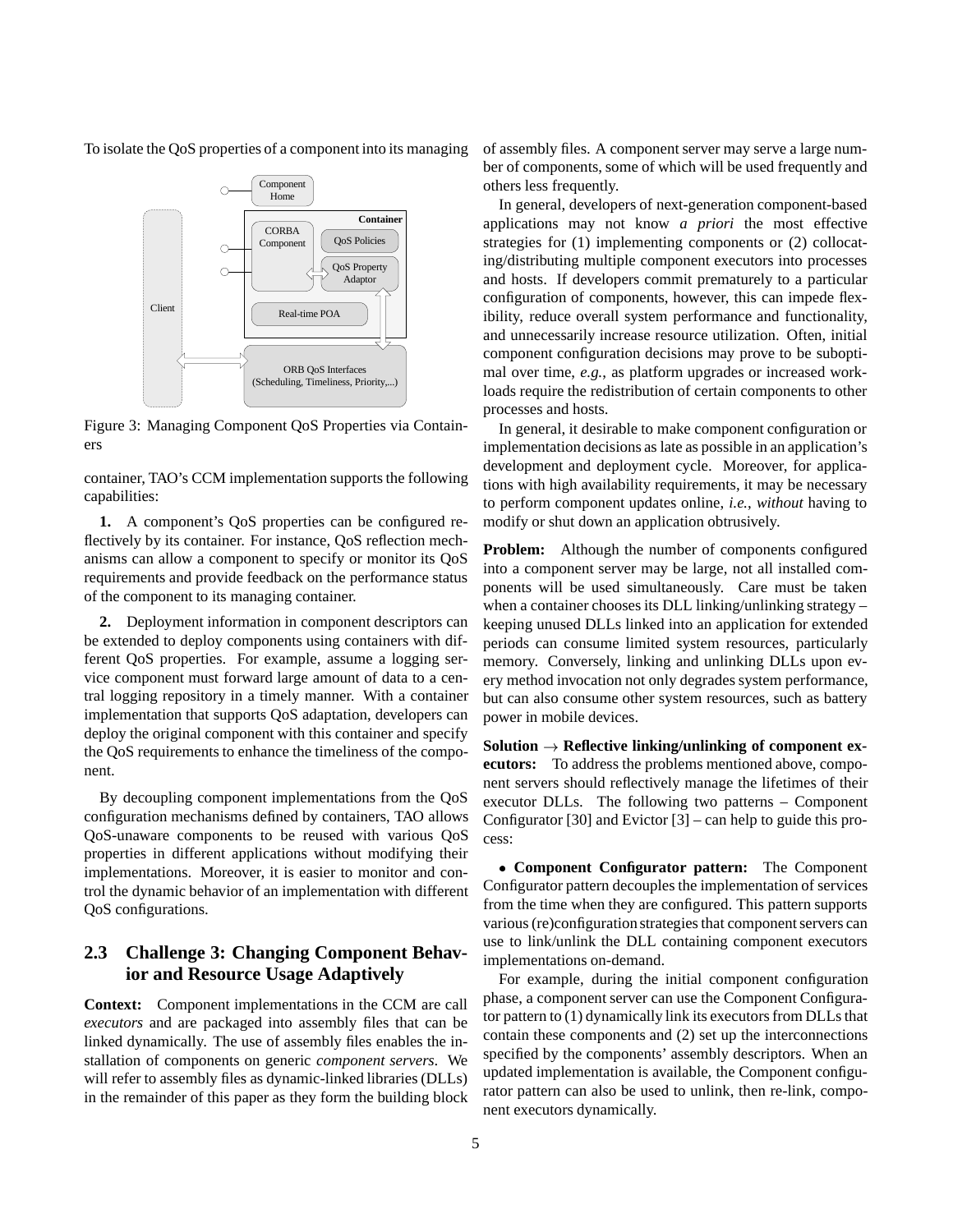**Evictor pattern:** The Evictor pattern describes a general strategy for limiting memory consumption. This pattern can be used by component servers to reflectively passivate component executors that are used infrequently and unlink their DLLs. For instance, a component that generates authentication certificates may be used only at the beginning of a session. Once a certificate is generated, therefore, it need not be retained during the remaining secure session.

Both the Component Configurator and Evictor patterns should be guided by policies and environmental conditions. For example, the Component Configurator pattern can be used to reconfigure component implementations based on information available in CCM component descriptors, such as applying componentfeatures. Componentfeatures is an XML entity in component descriptor that describes a component's capabilities and operation policies. Likewise, eviction policies should reflect common usage patterns based on periodic ORB endsystem monitoring mechanisms or resource management strategies.

**Applying dynamic (re)configuration in TAO:** TAO's CCM implementation supports the following capabilities that enable dynamic (re)configuration of component executors.

 **On-demand linking:** On-demand linking of component interface implementations is achieved in TAO via a combination of the Component Configurator pattern [30], the ACE Service Configurator framework [31] that implements this pattern, and standard CORBA ServantManagers [32]. The ACE Service Configurator framework dynamically links and unlinks component executors stored in DLLs. Two types of ServantManager are supported by a POA: (1) ServantActivators, which activate/deactivate servants in a POA's active object map on-demand and (2) ServantLocators, which are designed to implement userdefined object demultiplexing and servant lifetime managing mechanisms on a per-invocation basis.

TAO's CCM framework enhances containers to provide their own ServantLocators that link in the necessary component executors from DLLs on-demand, as shown in Figure 4. The same mechanism in TAO's CCM also detects the availability of new component implementations and switches to use these updated versions automatically. For instance, TAO's ServantLocators can detect updated DLLs containing component executors and delegate the actual work to ACE Service Configurator to link these executors on-demand. This feature helps minimize system resource usage by not linking component executors until they are accessed. In addition, TAO's CCM implementation enhances component descriptors to provide meta-information that the ACE Service Configurator uses to swap component executors dynamically.



Figure 4: Dynamic Linking/Unlinking of Component Parts via ServantLocator

 **Eviction:** TAO's CCM implementation defines a usage query interface that returns certain usage information, such as frequency of use and time of last use, of executors. Internally, TAO's CCM implementation uses an *evictor* mechanism, which queries components' usage interfaces and applies eviction policies to determine whether to passivate a component executor and unlink its DLL.

Component descriptors can also be extended to include eviction strategies or to predefine component usage patterns that provide hints to TAO's CCM evictor mechanism. The activation of TAO's evictor mechanism can be controlled by policies selected by component server developers. Eviction can then be triggered either periodically or in response to events generated by system resource monitors that track CPU load and memory usage.

# **3 Current Progress and Empirical Results**

In this section, we report the results of our ongoing efforts to enhance TAO to support the reflective middleware techniques described in Section 2.

**Current Progress:** We have added a QoS adaptation layer that shields TAO from differences among the QoS interfaces on different OS platforms. Key capabilities in this adaptation layer include (1) support for prioritized scheduling by partitioning requests for different QoS requirement into different threads and servicing these threads through different endpoints, (2) support for initializing endpoint QoS properties, such as bandwidth reservation and flow pacing, (3) support for portable scheduling control so the ORB can schedule requests adaptively based on the QoS requirements of objects.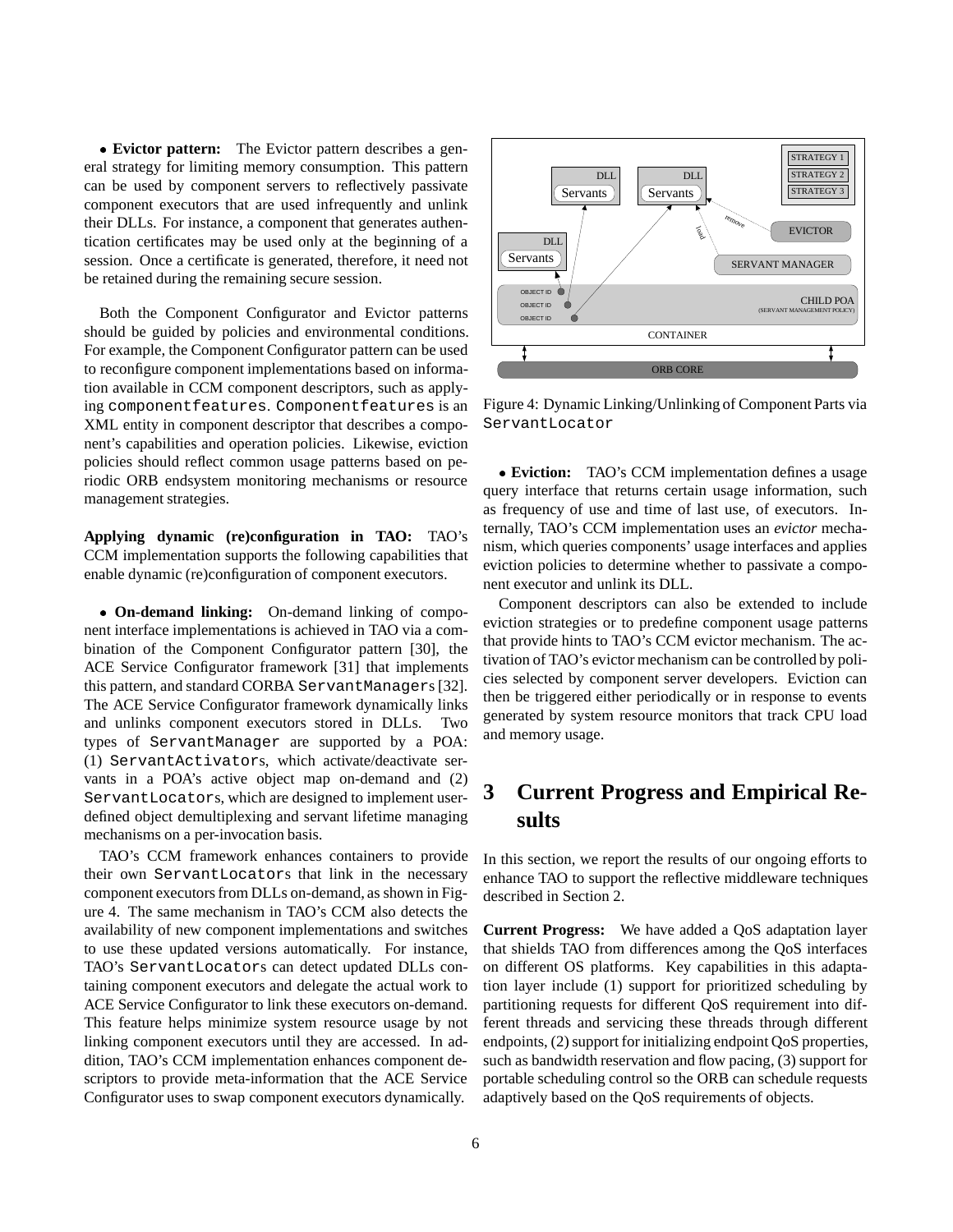These mechanisms are then used to implement the QoSaware containers described in Section 2.1.

We have implemented a container prototype that supports the on-demand linking and eviction of component executors described in Section 2.3. We are currently strategizing the eviction mechanism and will integrate it with TAO's CCM component usage reflection support.

TAO supports two co-process collocation mechanisms [25] and several other co-host optimization mechanisms via its pluggable protocols framework [16]. Currently, however, TAO just allows reflective selection of co-process collocation optimizations, though we are adding a more comprehensive collocation selection mechanism, outlined in Section 2.1. The remainder of this section presents empirical results of performance comparisons of the collocation optimization mechanisms supported by TAO.

**Measurement techniques:** The following four ORB communication optimization mechanisms were measured in these experiments:

- 1. Shared-memory transport for optimizing co-host communication;
- 2. UNIX domain socket, which is also a co-host optimization mechanism;
- 3. *Thru POA* co-process collocation optimization [25]; and
- 4. *Direct* co-process collocation optimization.

Compared to invoking a method on local interface, which is a new interface type in the CCM, invoking a method using the *Direct* collocation strategy incurs just one extra virtual function call. Thus, it indicates the benefits of declaring an interface local.

We measured the performance of TAO's collocation optimization mechanisms by invoking operations that sent a sequence of 4 and 1,024 elements of type long. Both server and client ran on the same host, allowing us to compare the performance gain of applying each optimization mechanism. The performance of IIOP is measured as a baseline for nonoptimized communication.

**Hardware/OS Benchmarking Platforms:** The tests were conducted using a Gateway PC with two 500 Mhz Pentium-III CPUs running Microsoft Windows 2000 and an a Ultra-SPARC with four 300Mhz UltraSparcs running SunOS 5.7. We compiled the test on NT using Microsoft Visual Studio with Service Pack 3 and on Solaris using egcs version 2.91.60, but using full optimization.

**Results:** Figure 5 shows the performance of TAO's collocation optimization mechanisms compared with the IIOP baseline. Shared-memory transport is labeled as SHMIOP and UNIX domain transport is labeled as UIOP in the figure.



Figure 5: Buffered One-way Request Throughput for Various TAO Protocols

The results in this figure illustrate the importance of configuring an ORB's collocation selection mechanism reflectively to take advantage of OS platform the ORB runs on. For example, on Windows NT, the performance of SHMIOP is  $\sim$ 50% faster than that of IIOP. However, it it only marginally faster (10%) than IIOP on UNIX, due to the higher overhead of process-level semaphores on UNIX compared with Windows NT. Thus, UIOP outperforms actually SHMIOP on Solaris.

Our current implementation of SHMIOP in TAO uses the loopback localhost pseudo-device interface as a signaling mechanism. Thus, we notify the ORB's reactive [30] event loop via a socket on each send operation. We expect the performance of SHMIOP will be enhanced greatly after we implement a multi-threaded version of SHMIOP. As a thread only services requests from one connection in TAO, the multithreaded SHMIOP implementation can use a more efficient signaling mechanism, such as semaphores. Moreover, since we no longer need to emulate the socket stream buffer which is required for reactive SHMIOP implementation, we can take advantage of "zero-copy" shared memory buffers and further improve performance. However, the current SHMIOP implementation is required to support applications that are not multi-threaded.

### **4 Concluding Remarks**

Recent CORBA specifications define more comprehensive support for OoS, configurability, and automated server development. In particular, the CORBA Component Model (CCM) [10] defines standard interfaces, policies, and services for structuring, integrating, and deploying CORBA components. Likewise, the Real-time CORBA [6] and CORBA Messaging [7] specifications address many end-to-end quality-of